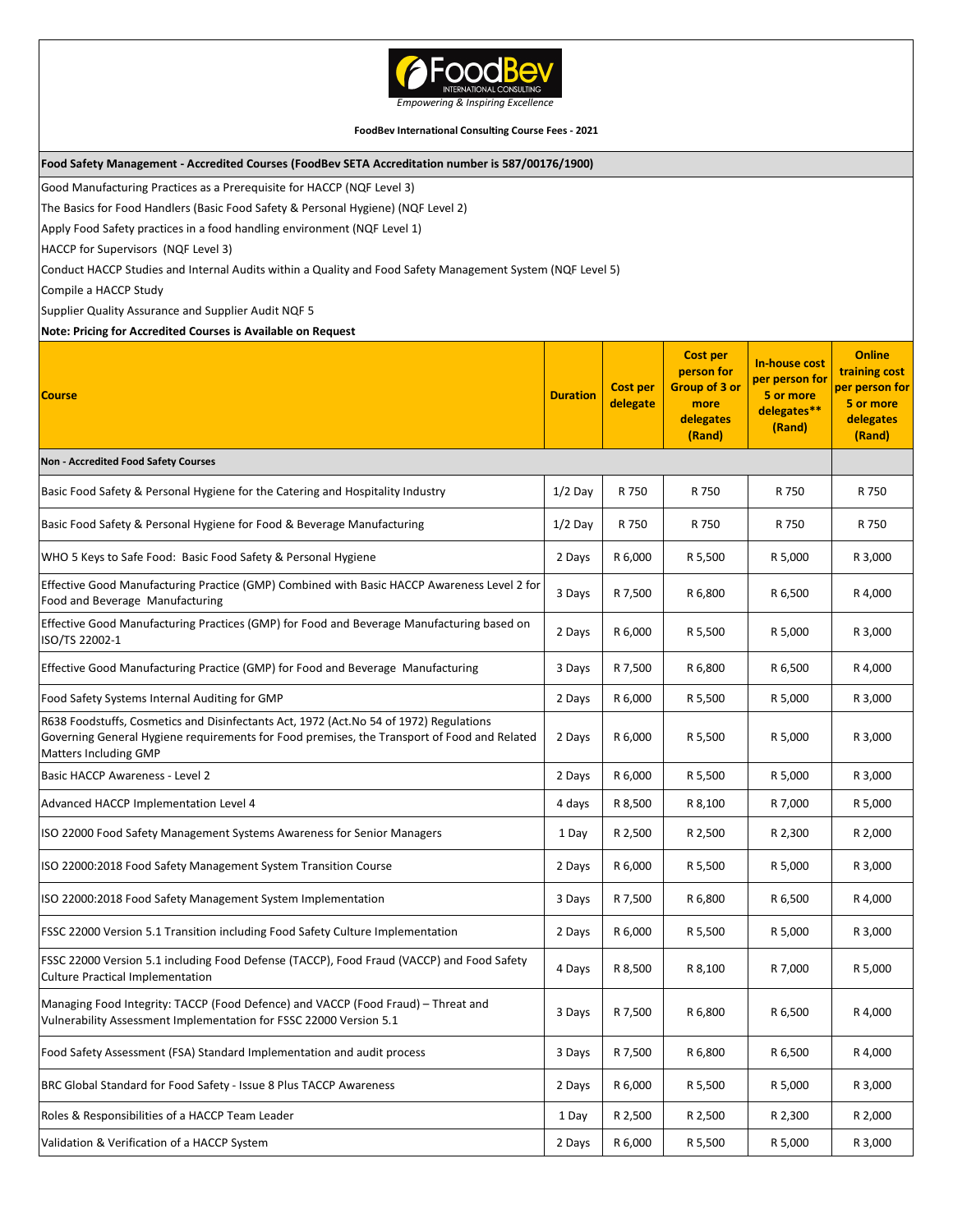| <b>Courses</b>                                                                                                                                                         | <b>Duration</b> | <b>Cost per</b><br>delegate | <b>Cost per</b><br>person for<br><b>Group of 3 or</b><br>more<br>delegates<br>(Rand) | <b>In-house cost</b><br>per person for<br>5 or more<br>delegates**<br>(Rand) | <b>Online</b><br>training cost<br>per person for<br>5 or more<br>delegates<br>(Rand) |
|------------------------------------------------------------------------------------------------------------------------------------------------------------------------|-----------------|-----------------------------|--------------------------------------------------------------------------------------|------------------------------------------------------------------------------|--------------------------------------------------------------------------------------|
| Internal Auditing of Food Safety Management Systems (GMP, HACCP, ISO<br>22000 and FSSC 22000) based on ISO 19011: 2018                                                 | 3 Days          | R 7,500                     | R 6,800                                                                              | R 6,500                                                                      | R 4,000                                                                              |
| Effective Good Catering Practices (GCP) for the Catering and Hospitality Industry based on ISO/TS<br>22002-2                                                           | 2 Days          | R 6,000                     | R 5,500                                                                              | R 5,000                                                                      | R 3,000                                                                              |
| Effective Good Catering Practices (GCP) for the Catering and Hospitality Industry                                                                                      | 3 Days          | R 7,500                     | R 6,800                                                                              | R 6,500                                                                      | R 4,000                                                                              |
| Effective Good Catering Practices (GCP) Combined with Basic HACCP Awareness Level 2 for the<br>catering and Hospitality Industry                                       | 3 Days          | R 7,500                     | R 6,800                                                                              | R 6,500                                                                      | R 4,000                                                                              |
| Supplier Quality Assurance (SQA) & Supplier Audit                                                                                                                      | 2 Days          | R 6,000                     | R 5,500                                                                              | R 5,000                                                                      | R 3,000                                                                              |
| Implementation of the GFSI Global Market Programme (FSSC Development Programme) -<br>Manufacturing for Micro, Small and Medium Enterprises (MSMES)- Basic Level        | 2 Days          | R 6,000                     | R 5,500                                                                              | R 5,000                                                                      | R 3,000                                                                              |
| Implementation of the GFSI Global Market Programme (FSSC Development Programme) -<br>Manufacturing for Micro, Small and Medium Enterprises (MSMES)- Intermediate Level | 2 Days          | R 6,000                     | R 5,500                                                                              | R 5,000                                                                      | R 3,000                                                                              |
| Implementation of the GFSI Global Markets Programme Primary Production for Micro, Small and<br>Medium Enterprises (MSMES)- Basic Level                                 | 2 Days          | R 6,000                     | R 5,500                                                                              | R 5,000                                                                      | R 3,000                                                                              |
| Implementation of the GFSI Global Markets Programme Primary Production for Micro, Small and<br>Medium Enterprises (MSMES)- Intermediate Level                          | 2 Days          | R 6,000                     | R 5,500                                                                              | R 5,000                                                                      | R 3,000                                                                              |
| GFSI - FSSC Development Programme Awareness for Micro, Small and Medium Enterprises<br>(MSMES) for Senior Managers and Business Owners                                 | 1 Day           | R 2,500                     | R 2,500                                                                              | R 2,300                                                                      | R 2,000                                                                              |
| Global Good Agricultural Practices (Global G.A.P) Implementation - GFSI Recognised certification<br>Programme                                                          | 3 Days          | R 7,500                     | R 6,800                                                                              | R 6,500                                                                      | R 4,000                                                                              |
| Effective Cleaning, Sanitizing, Disinfection and Hygiene in Food Premises                                                                                              | 2 Days          | R 6,000                     | R 5,500                                                                              | R 5,000                                                                      | R 3,000                                                                              |
| Managing Allergens in Food and Beverage Manufacturing                                                                                                                  | 2 Days          | R 6,000                     | R 5,500                                                                              | R 5,000                                                                      | R 3,000                                                                              |
| Managing Allergens in the Catering and Hospitality Industry                                                                                                            | 1 Day           | R 2,500                     | R 2,500                                                                              | R 2,300                                                                      | R 2,000                                                                              |
| Implementation of Regulations Relating to the Labelling & Advertising of Foodstuffs on R146                                                                            | 2 Days          | R 6,000                     | R 5,500                                                                              | R 5,000                                                                      | R 3,000                                                                              |
| <b>Laboratory Management System</b>                                                                                                                                    |                 |                             |                                                                                      |                                                                              |                                                                                      |
| ISO/IEC 17025:2017 Laboratory Management Systems Implementation and Laboratory<br>Accreditation including internal auditing                                            | 5 Days          | R 9,500                     | R 9,000                                                                              | R 8,000                                                                      | R 5,500                                                                              |
| ISO/IEC 17025:2017 Laboratory Management Systems Implementation and Laboratory<br>Accreditation                                                                        | 3 Days          | R 7,500                     | R 6,800                                                                              | R 6,500                                                                      | R 4,000                                                                              |
| ISO/IEC 17025 Method Validation (Analytical Chemistry or Microbiology)                                                                                                 | 2 Days          | R 6,000                     | R 5,500                                                                              | R 5,000                                                                      | R 3,000                                                                              |
| ISO/IEC 17025: 2017 Laboratory Management System Transition Course                                                                                                     | 2 Days          | R 6,000                     | R 5,500                                                                              | R 5,000                                                                      | R 3,000                                                                              |
| ISO/IEC 17025:2017 Laboratory Management Systems & Accreditation Awareness Course                                                                                      | 2 Days          | R 6,000                     | R 5,500                                                                              | R 5,000                                                                      | R 3,000                                                                              |
| ISO/IEC 17025 Uncertainty of Measurement (Analytical Chemistry)                                                                                                        | 2 Days          | R 6,000                     | R 5,500                                                                              | R 5,000                                                                      | R 3,000                                                                              |
| Addressing non-conformances: Effective Root Cause Analysis (Investigating & solving problems,<br>making decisions and implementing solutions) for Laboratories         | 2 Days          | R 6,000                     | R 5,500                                                                              | R 5,000                                                                      | R 3,000                                                                              |
| ISO/IEC 17025:2017 Laboratory Management Systems - Internal Auditor Training Course                                                                                    | 2 Days          | R 6,000                     | R 5,500                                                                              | R 5,000                                                                      | R 3,000                                                                              |
| Good Laboratory Practice (GLP) based on ISO/IEC 17025:2017 Laboratory Management System                                                                                | 2 Days          | R 6,000                     | R 5,500                                                                              | R 5,000                                                                      | R 3,000                                                                              |
| QA and QC in a Testing Laboratory                                                                                                                                      | 2 Days          | R 6,000                     | R 5,500                                                                              | R 5,000                                                                      | R 3,000                                                                              |
| <b>Laboratory Safety Management Courses</b>                                                                                                                            |                 |                             |                                                                                      |                                                                              |                                                                                      |
| Laboratory Safety Management                                                                                                                                           | 3 Days          | R 7,500                     | R 6,800                                                                              | R 6,500                                                                      | R 4,000                                                                              |
| ISO 9001:2015 Quality Management System Introduction (Awareness)                                                                                                       | 1 Day           | R 2,500                     | R 2,500                                                                              | R 2,300                                                                      | R 2,000                                                                              |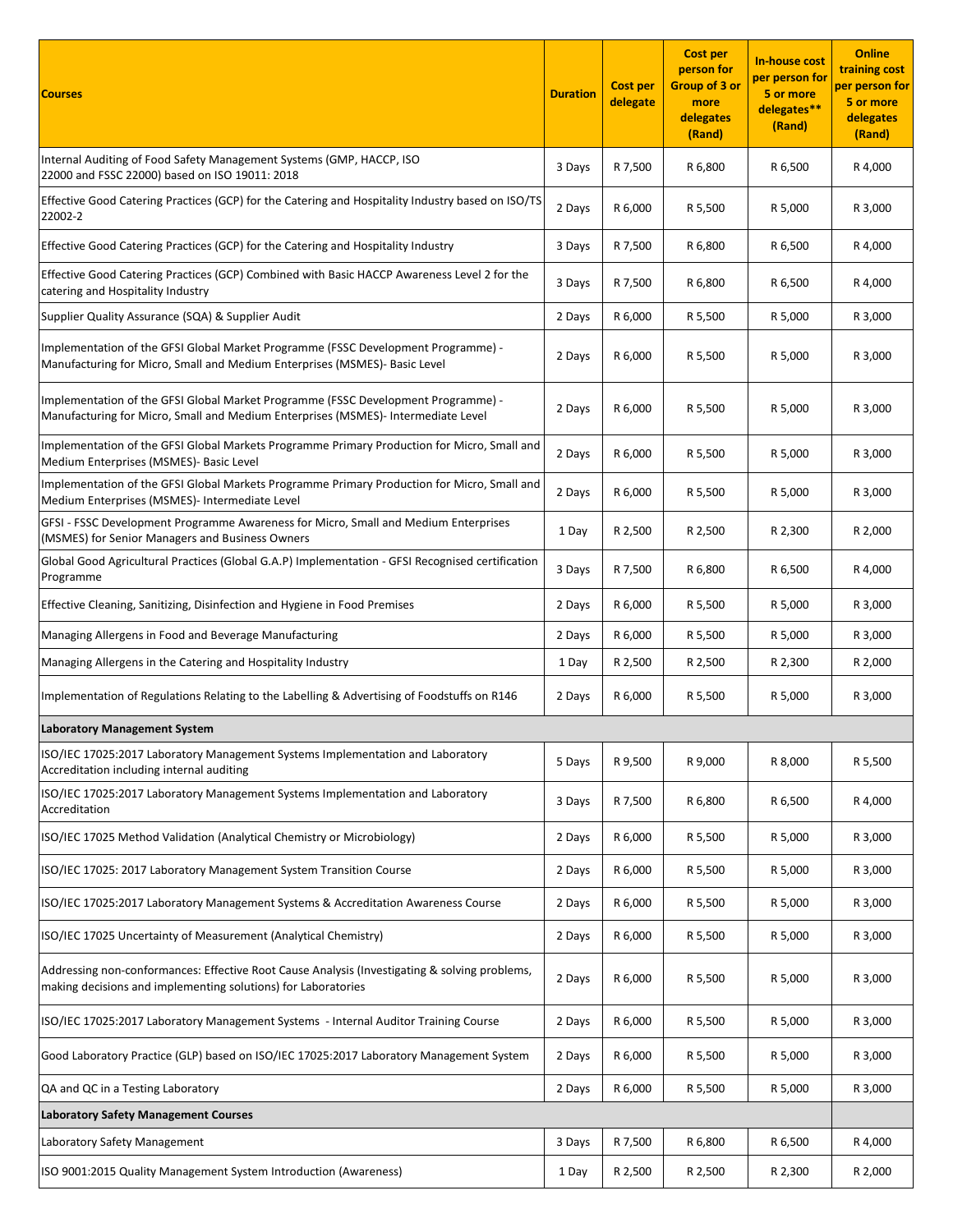| <b>Courses</b>                                                                                                                                            | <b>Duration</b> | <b>Cost per</b><br>delegate | <b>Cost per</b><br>person for<br><b>Group of 3 or</b><br>more<br>delegates<br>(Rand) | <b>In-house cost</b><br>per person for<br>5 or more<br>delegates**<br>(Rand) | <b>Online</b><br>training cost<br>per person for<br>5 or more<br>delegates<br>(Rand) |
|-----------------------------------------------------------------------------------------------------------------------------------------------------------|-----------------|-----------------------------|--------------------------------------------------------------------------------------|------------------------------------------------------------------------------|--------------------------------------------------------------------------------------|
| <b>Quality Management System Courses</b>                                                                                                                  |                 |                             |                                                                                      |                                                                              |                                                                                      |
| ISO 9001:2015 Quality Management System Implementation                                                                                                    | 3 Days          | R 7,500                     | R 6,800                                                                              | R 6,500                                                                      | R4,000                                                                               |
| Effective Root Cause Analysis (Investigating & solving problems, making decisions and<br>implementing solutions) for Manufacturing                        | 5 Days          | R 9,500                     | R 9,000                                                                              | R 8,000                                                                      | R 5,500                                                                              |
| ISO 9001:2015 Quality Management System - Internal Auditing Course                                                                                        | 2 Days          | R 6,000                     | R 5,500                                                                              | R 5,000                                                                      | R 3,000                                                                              |
| QA and QC for Food & Beverage Manufacturing                                                                                                               | 2 Days          | R 6,000                     | R 5,500                                                                              | R 5,000                                                                      | R 3,000                                                                              |
| Occupational Health & Safety, Environmental and Energy Management Systems Courses                                                                         |                 |                             |                                                                                      |                                                                              |                                                                                      |
| COVID-19 Control Measures at the Workplace: Preparing for the New Normal                                                                                  | $1/2$ Day       | R 750                       | R 750                                                                                | R 750                                                                        | R 750                                                                                |
| Health and Safety Risk Assessment of COVID-19 for Food Manufacturing Including Business<br>Continuity Plan                                                | 2 Days          | R 6,000                     | R 5,500                                                                              | R 5,000                                                                      | R 3,000                                                                              |
| Hazard Identification, Risk Assessment and Implementation of Controls                                                                                     | 3 Days          | R 7,500                     | R 6,800                                                                              | R 6,500                                                                      | R4,000                                                                               |
| Health and Safety Representatives                                                                                                                         | 5 Days          | R 9,500                     | R 9,000                                                                              | R 8,000                                                                      | R 5,500                                                                              |
| ISO 45001:2018 Occupational Health & Safety Management Systems                                                                                            | 3 Days          | R 7,500                     | R 6,800                                                                              | R 6,500                                                                      | R 4,000                                                                              |
| ISO 45001:2018 Internal Auditor Training - Occupational Health & Safety Management Systems                                                                | 2 Days          | R 6,000                     | R 5,500                                                                              | R 5,000                                                                      | R 3,000                                                                              |
| ISO 14001:2015 Environmental Management Systems - Internal Auditor Training Course                                                                        | 2 Days          | R 6,000                     | R 5,500                                                                              | R 5,000                                                                      | R 3,000                                                                              |
| ISO 14001:2015 Environmental Management Systems Implementation                                                                                            | 3 Days          | R 7,500                     | R 6,800                                                                              | R 6,500                                                                      | R 4,000                                                                              |
| <b>Critical Task Analysis</b>                                                                                                                             | 2 Days          | R 6,000                     | R 5,500                                                                              | R 5,000                                                                      | R 3,000                                                                              |
| Legal Liability Training for Supervision and Managers                                                                                                     | 1 Day           | R 2,500                     | R 2,500                                                                              | R 2,300                                                                      | R 2,000                                                                              |
| ISO14001 & ISO 45001 (Integrated) Implementation                                                                                                          | 5 Days          | R 9,500                     | R 9,000                                                                              | R 8,000                                                                      | R 5,500                                                                              |
| ISO 50001 Energy Management Systems Implementation                                                                                                        | 2 Days          | R 6,000                     | R 5,500                                                                              | R 5,000                                                                      | R 3,000                                                                              |
| Leadership & Management Skills in Testing Laboratories                                                                                                    | 2 Days          | R 6,000                     | R 5,500                                                                              | R 5,000                                                                      | R 3,000                                                                              |
| Advanced Leadership & Management Skills in Testing Laboratories                                                                                           | 3 Days          | R 7,500                     | R 6,800                                                                              | R 6,500                                                                      | R4,000                                                                               |
| <b>Leadership and Management Courses</b>                                                                                                                  |                 |                             |                                                                                      |                                                                              |                                                                                      |
| Leadership & Management Skills in Food Business                                                                                                           | 3 Days          | R 7,500                     | R 6,800                                                                              | R 6,500                                                                      | R 4,000                                                                              |
| Food Safety Culture, Leadership and Change Management                                                                                                     | 2 Days          | R 6,000                     | R 5,500                                                                              | R 5,000                                                                      | R 3,000                                                                              |
| Building Strong Teams (Manage individual and team performance)                                                                                            | 2 Days          | R 6,000                     | R 5,500                                                                              | R 5,000                                                                      | R 3,000                                                                              |
| Team performance (team work & conflict management)                                                                                                        | 2 Days          | R 6,000                     | R 5,500                                                                              | R 5,000                                                                      | R 3,000                                                                              |
| Good Supervision, leadership & Communication Skills for supervisors                                                                                       | 2 Days          | R 6,000                     | R 5,500                                                                              | R 5,000                                                                      | R 3,000                                                                              |
| Leadership and Conflict Management                                                                                                                        | 3 Days          | R 7,500                     | R 6,800                                                                              | R 6,500                                                                      | R 4,000                                                                              |
| <b>Food &amp; Beverage Microbiology Courses</b>                                                                                                           |                 |                             |                                                                                      |                                                                              |                                                                                      |
| Salmonella Control in Ready to-use-therapeutic food (RUTF)                                                                                                | 3 Days          | R 7,500                     | R 6,800                                                                              | R 6,500                                                                      | R 4,000                                                                              |
| Salmonella Prevention and Control including Implementation of Good Manufacturing Practices<br>(GMP) in Food Processing and other Food Handling Facilities | 3 Days          | R 7,500                     | R 6,800                                                                              | R 6,500                                                                      | R 4,000                                                                              |
| Listeria Prevention and Control including Implementation of Good Manufacturing Practices<br>(GMP) in Food Processing and other Food Handling Facilities   | 3 Days          | R 7,500                     | R 6,800                                                                              | R 6,500                                                                      | R 4,000                                                                              |
| Food and Beverage Microbiology Course integrated with Microbiology Laboratory Best Practices                                                              | 4 Days          | R 8,500                     | R 8,100                                                                              | R 7,000                                                                      | R 5,000                                                                              |
| Advanced Food & Beverage Microbiology                                                                                                                     | 3 Days          | R 7,500                     | R 6,800                                                                              | R 6,500                                                                      | R 4,000                                                                              |